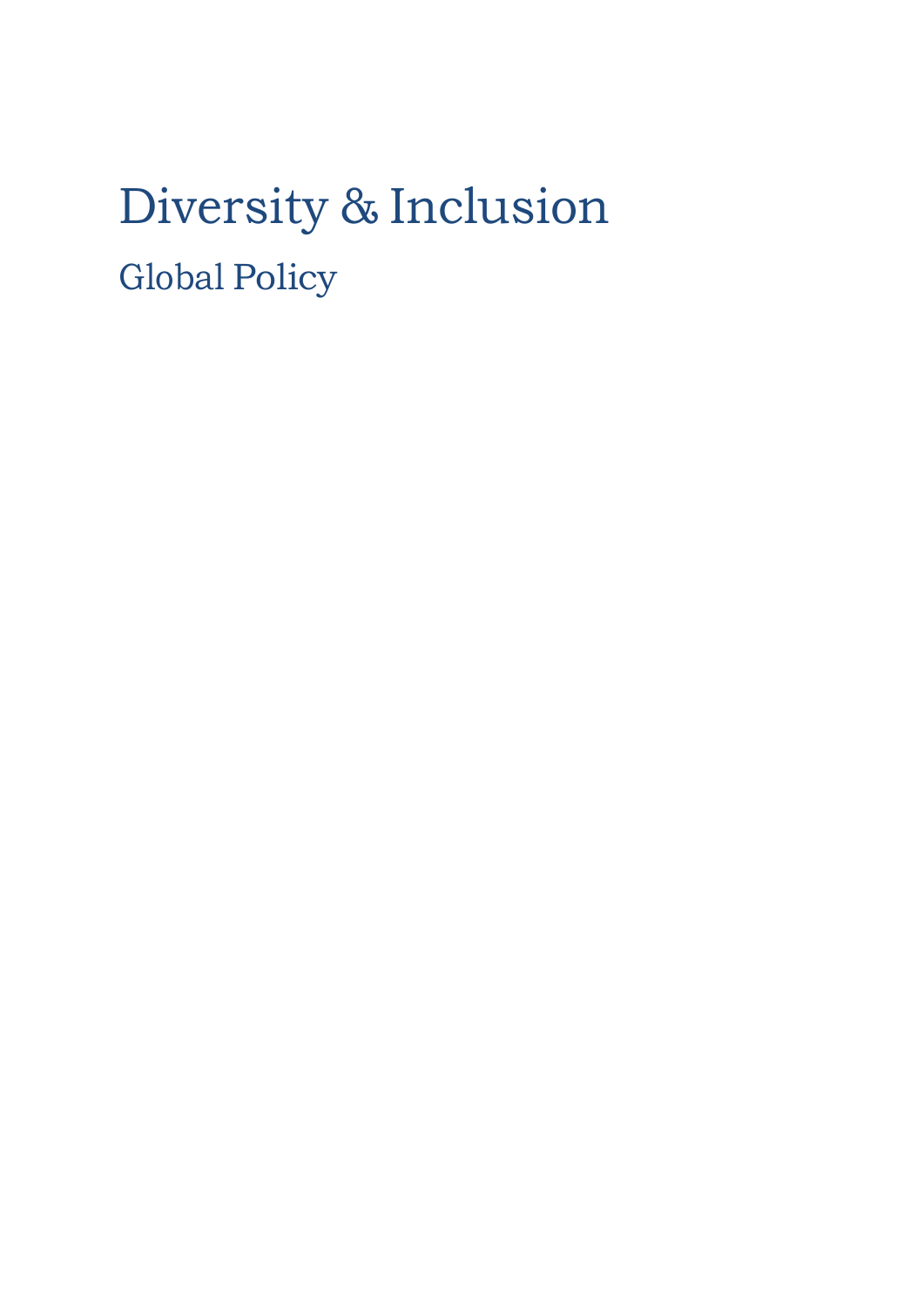## Pharma Intelligence is at its best and most successful when colleagues can be themselves at

work, develop their skills and make a contribution, no matter who they are, what their background is, where they are located and in what team they work.

Our Diversity and Inclusion Policy builds on a foundation of equality and anti-discrimination legislation and outlines our commitment to comply with legal requirements and our aim to exemplify best practice.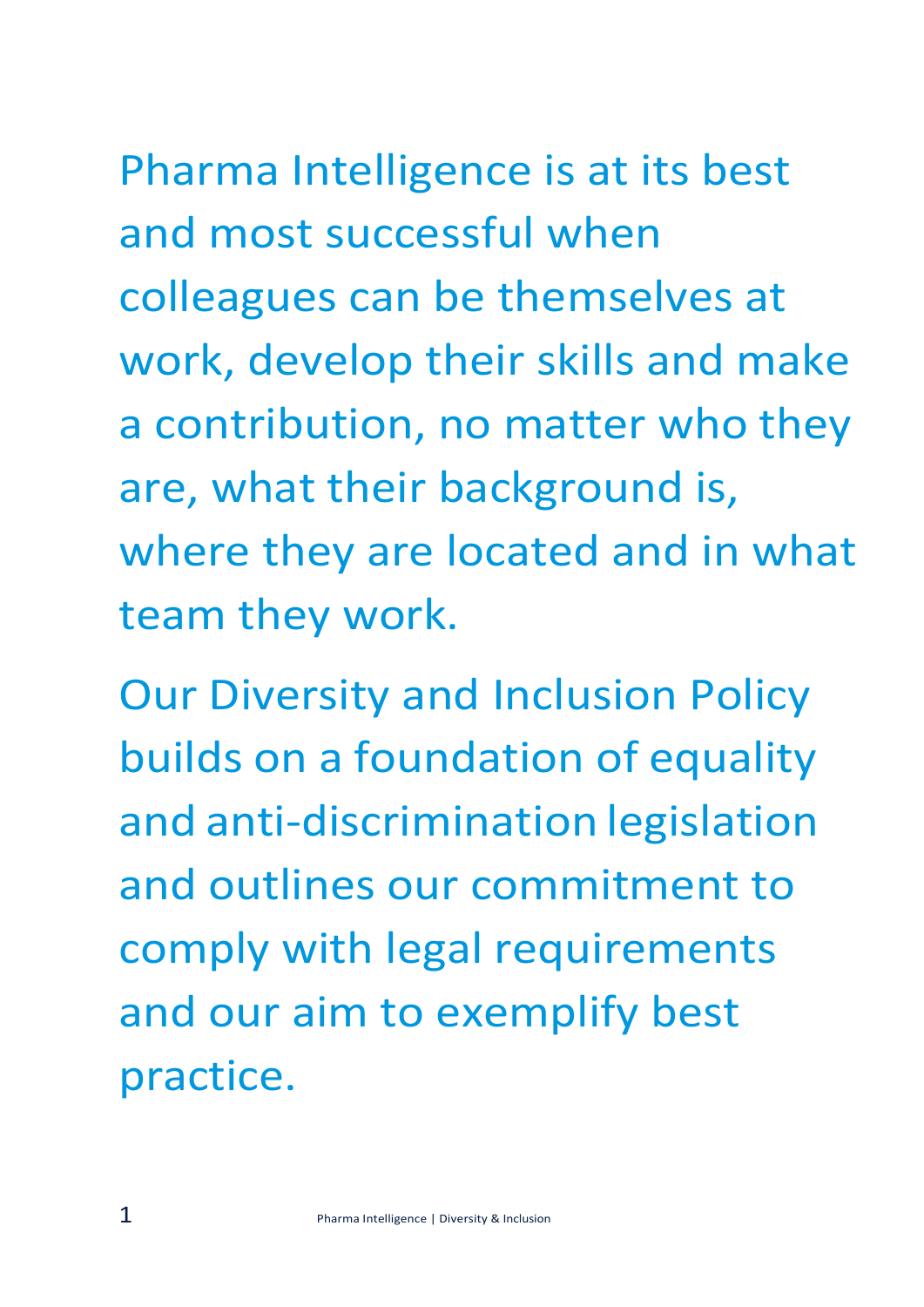## Key principles

Each of us is responsible for developing and maintaining a culture of equality, dignity, inclusion and respect throughout the company. All colleagues should:



Read, and act in accordance with this Diversity and Inclusion policy

Support all other colleagues, regardless of any characteristic such as race/ethnicity, age, disability, gender, gender reassignment, gender identity or expression, marital status, sexual orientation, religion/belief, pregnancy/maternity or other characteristics protected by law

Understand and help us fulfil our legal obligations, and seek to prevent all forms of discrimination, bullying or harassment

Report all forms of discrimination to HR or via Speak Up, whether witnessed or experienced, to enable them to be dealt with promptly and effectively

Use best practice in our recruitment and employment processes to ensure that we access and support the best range of talent and experience available to us

Ensure that our contractors, agents, suppliers and all those acting on our behalf are aware of the content of this Policy and their own legal, regulatory and contractual obligations

### Diversity & Inclusion Policy Statement

Pharma Intelligence is a people business with an international reach. The ideas, energy, participation and ambition of each Colleague are what creates and develops our content, products and services, connects customers and communities across the world and helps individual Brands, Divisions and the Group to grow and succeed.

To support and enable this, Pharma Intelligence aims to:

- Maintain a working environment that is welcoming and stimulating, enjoyable and rewarding, and which combines a level of personal freedom with opportunities to participate and exchange views and ideas
- Attract and retain a diverse range of talent. We recognise the value that differences bring. Having a breadth of skills and experiences is both an essential business need and, we believe, the only right way to operate
- Act in accordance with our Guiding Principles, as set out in The Pharma Intelligence Constitution, and in particular

the principle that success is a partnership. This describes how we get to better answers by combining skills and talents, joining forces and embracing ideas, wherever they come from. This broadens perspectives, expands horizons, sparks innovation and keeps our thinking fresh.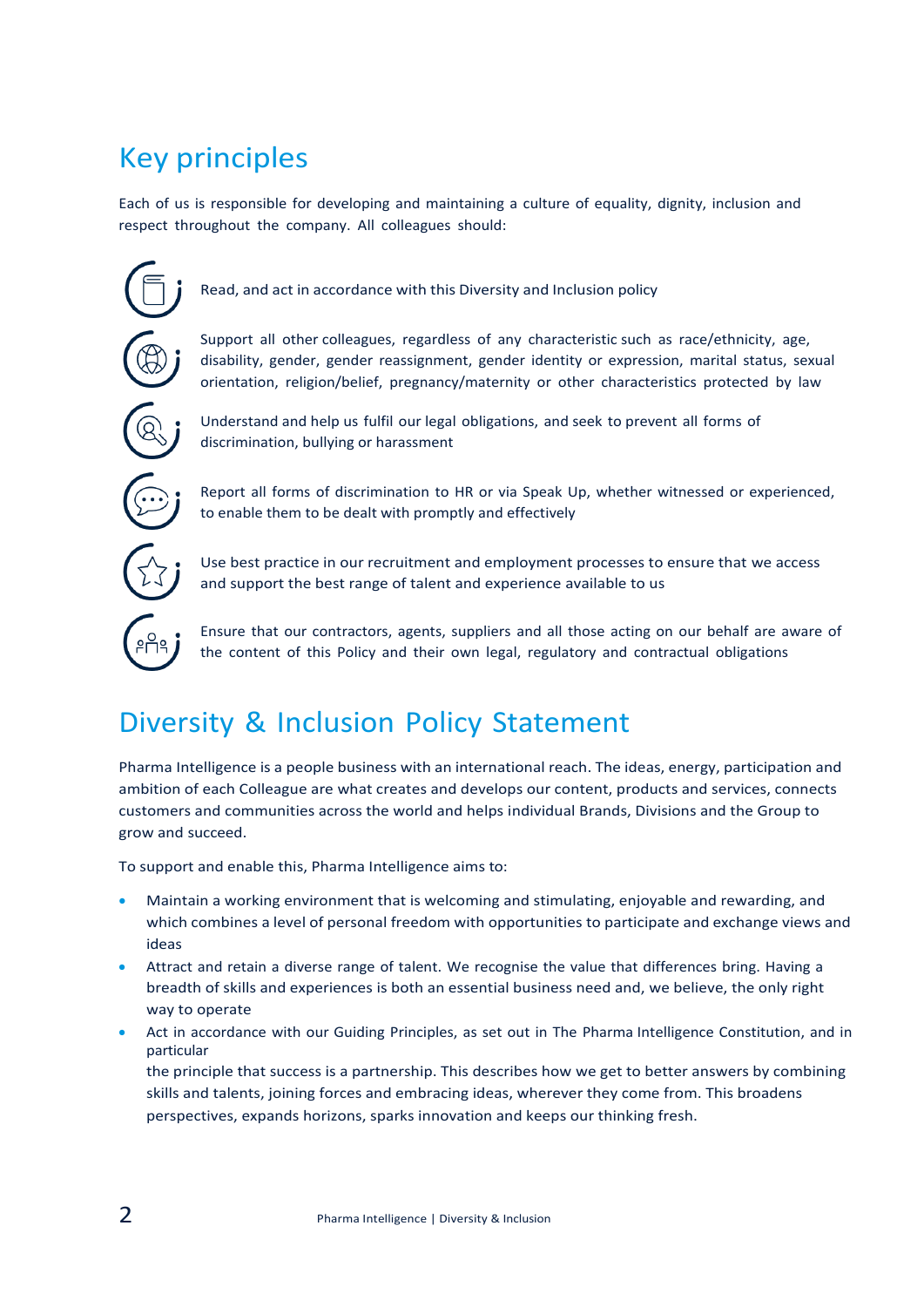These aims should inform all aspects of how Pharma Intelligence operates, from recruiting, developing, promoting and retaining colleagues, to the opportunities and forums on offer, and how we go to market.

#### Context

This Diversity and Inclusion Policy and the processes that support it have been implemented to create a fully inclusive working environment, free from unlawful and unfair discrimination that is a barrier to equality, diversity and inclusion.

Diversity is any dimension that can be used to differentiate groups or people from one another i.e. anything that sets one individual apart from another.

Inclusion is actively involving every colleague's ideas, knowledge, perspectives, approaches and styles to maximise Pharma Intelligence's ability to deliver its services and products. It means including different ideas and opinions when making key decisions or developing and generating new ideas and solutions. It is encouraging variety of thought and creating a culture that values our differences.

Colleagues should be aware that bullying and/or harassment are not necessarily always obvious or apparent to others. It can be insidious, persistent or isolated. Whichever form it takes, there is no place for it at Pharma Intelligence.

### Application of the Policy

Colleagues and potential colleagues should feel confident that the decisions and interactions that impact their careers are based on relevant qualifications and merit, without regard to a characteristic such as race/ethnicity, age, disability, gender, gender reassignment, gender identity or expression, marital status, sexual orientation, religion/belief, pregnancy/maternity or other characteristics or statuses protected by law.

This applies to all employment policies and practices including those relating to:

- Recruitment and selection
- Terms and conditions of employment
- Working environment
- Training and development
- Promotion and career progression
- Flexible working
- Discipline and grievance
- Performance management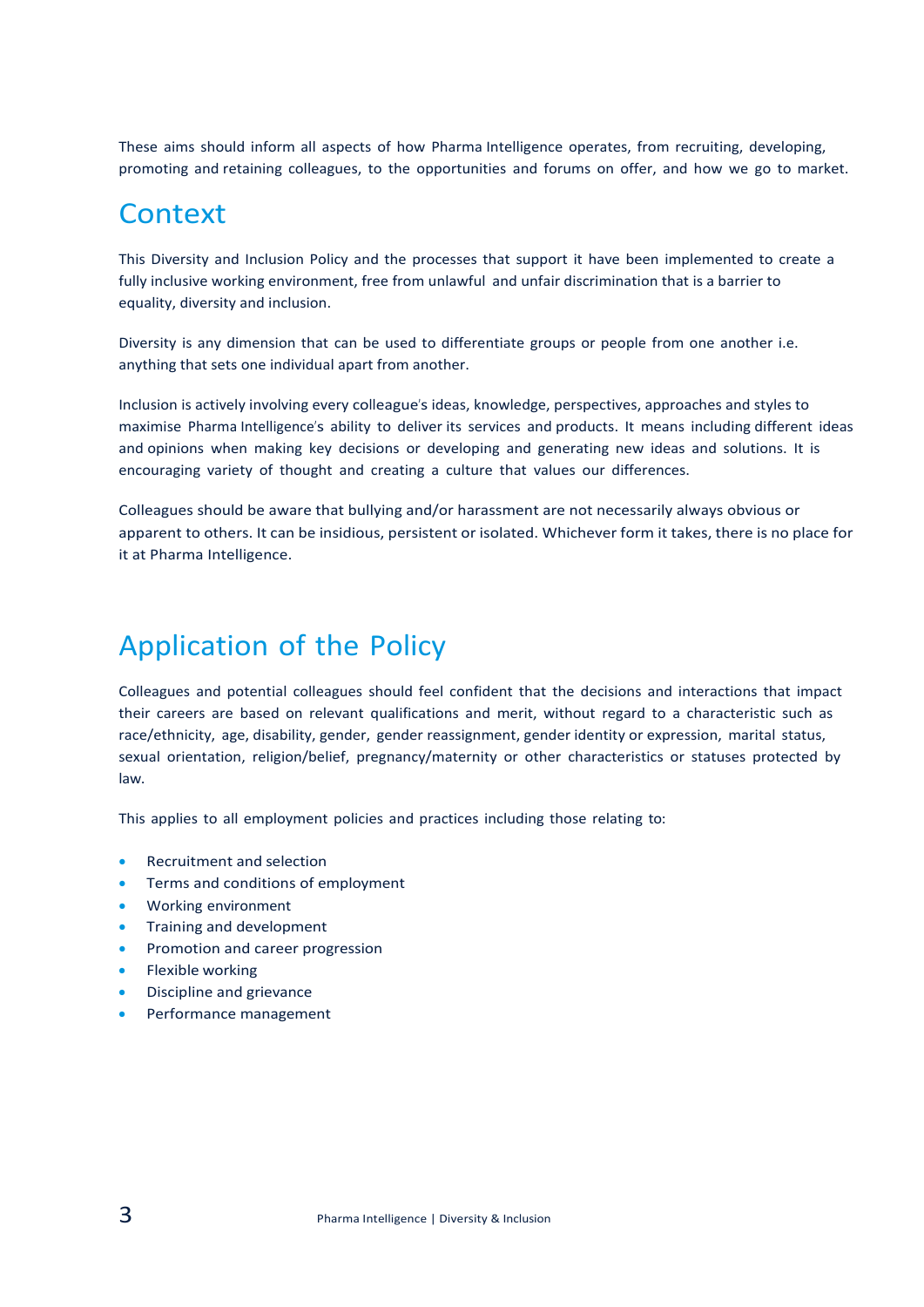## Responsibility

All colleagues have a responsibility to put this policy into practice. We are each responsible for creating a comfortable working environment, free from discrimination, harassment and bullying, where every colleague is treated with dignity and respect.

Colleagues should take responsibility for and consider the consequences of how they behave. We should all be considerate and professional towards each other and be mindful of how we can affect others with our actions and words.

Every colleague should actively encourage non-discriminatory practices and challenge any behaviour which fails to comply with this policy.

Managers and Management Teams have responsibility for:

- Ensuring that colleagues complete the appropriate diversity and inclusion training
- Ensuring that all processes are fairly and consistently applied to all colleagues
- Ensuring that diversity and inclusion issues are considered as part of Pharma Intelligence's planning processes

There is also a requirement to ensure that clients, customers, partners and suppliers are aware of this Policy and operate within it as appropriate.

## Report & Record

Any colleague who believes they have suffered from or witnessed discrimination, bullying or harassment should speak to a line manager, HR or your Compliance Manager as soon as they can, or make a report in confidence through Speak Up.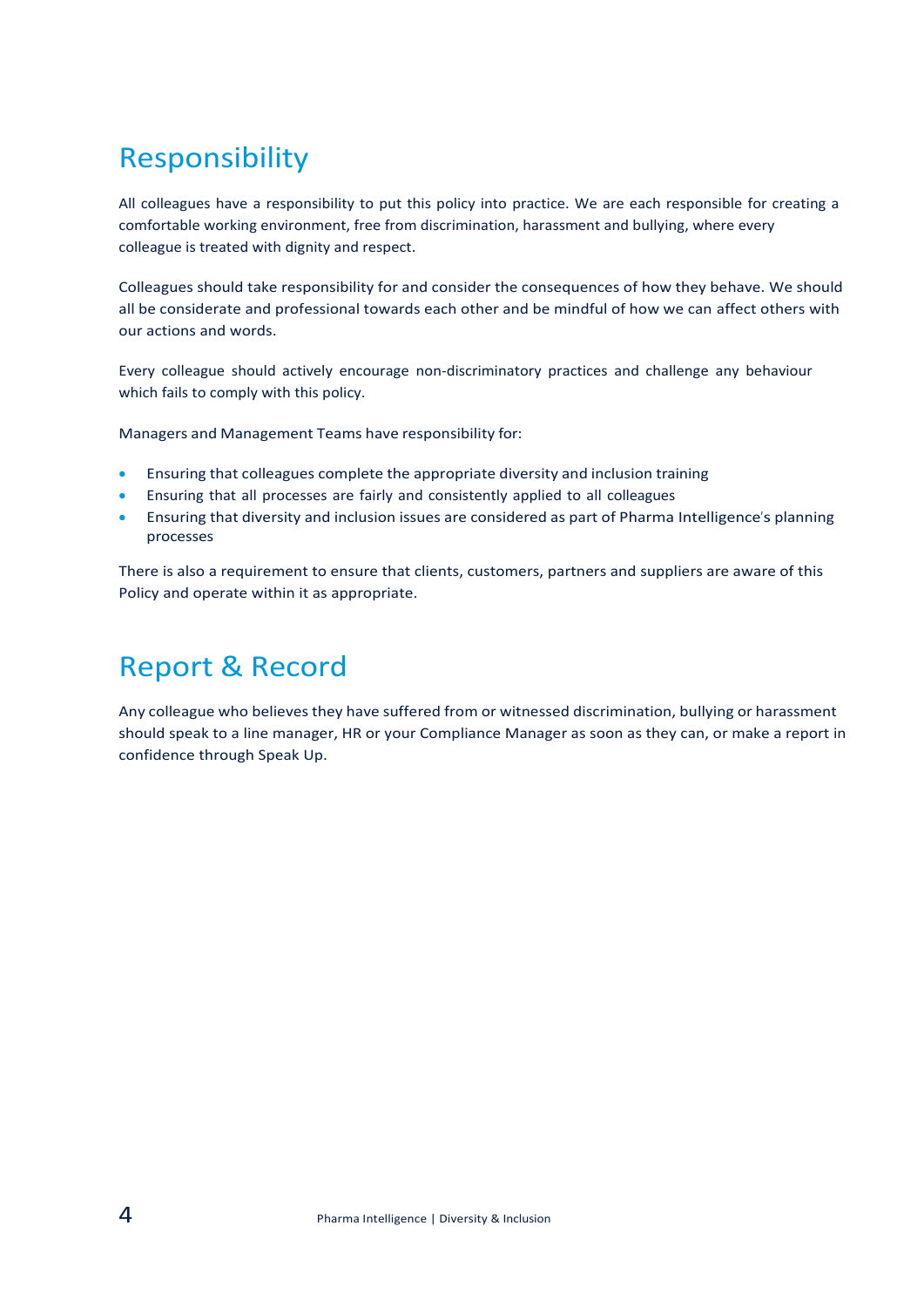## Policy Framework and Support

#### Policy Framework

Pharma Intelligence's Code of Conduct: how we work at Pharma Intelligence, provides the framework to all Pharma Intelligence's Global Policies, supports the achievement of an organisational culture free from unfair bias, discrimination and harassment.

#### Communication

This Policy will normally be available on Portal and will also be available, if requested from HR, in different formats such as large print, audio recording, or in braille.

This Policy will be included in colleague induction and new starter processes.

#### Policy Review

This Policy will be reviewed at least annually to ensure it remains in line with legislation and the Group's organisational principles.